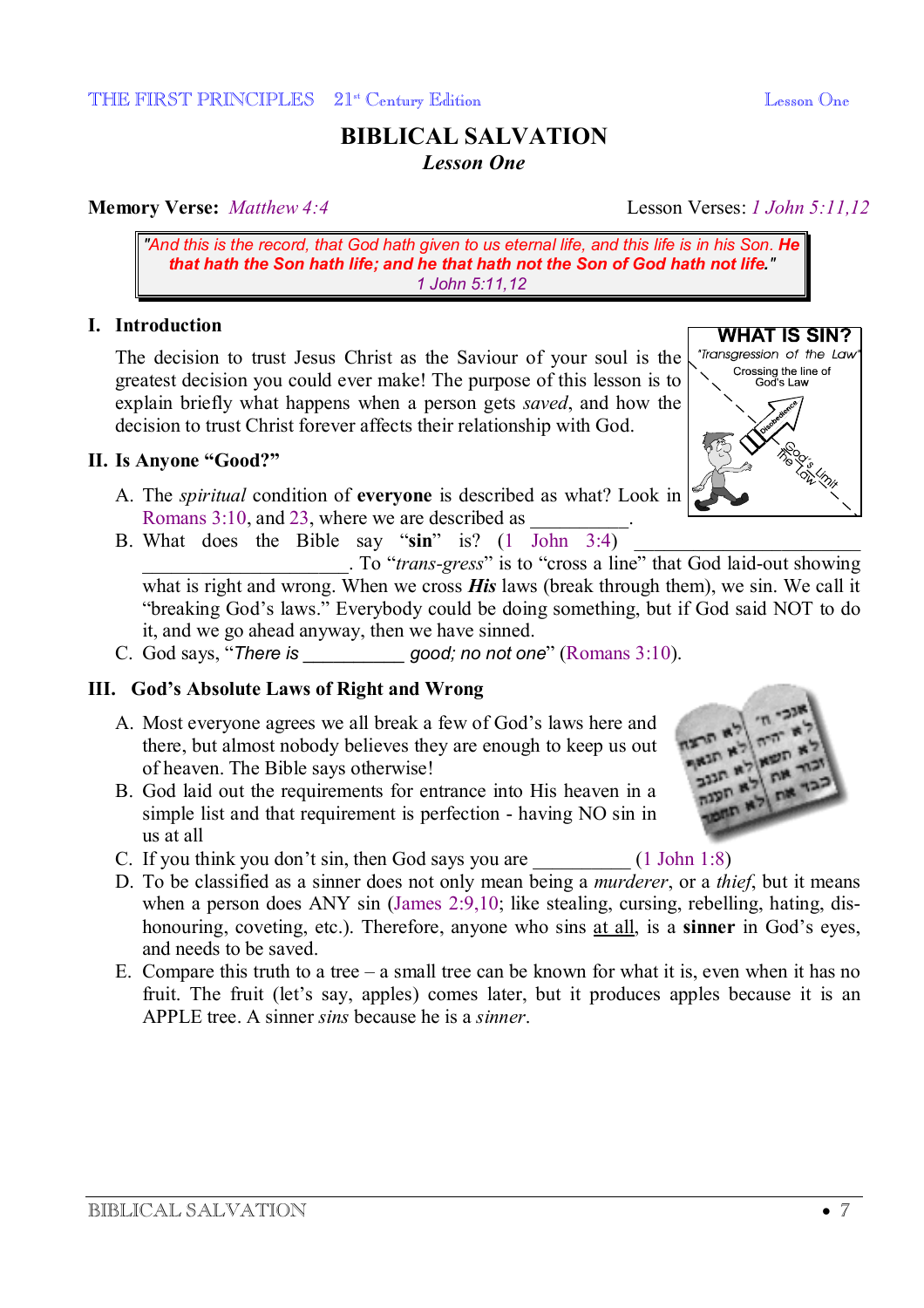#### THE FIRST PRINCIPLES 21<sup>st</sup> Century Edition **Learning Community** Lesson One

F. If you want to try and prove that you don't sin, take the following test:

|              | The Big Ten                                                                    | <b>Never</b> | Occa-<br>sionally | All<br>the<br><b>Time</b> |
|--------------|--------------------------------------------------------------------------------|--------------|-------------------|---------------------------|
|              | I have made something in my life more important than loving and<br>obeying God |              |                   |                           |
| $\mathbf{2}$ | I have <i>bowed down</i> to a statue, or an idol                               |              |                   |                           |
| 3            | I have used Gods' (or Jesus') name flippantly                                  |              |                   |                           |
| 4            | I have worked on the Sabbath                                                   |              |                   |                           |
| 5            | I have dishonoured or disobeyed my parents                                     |              |                   |                           |
| 6            | I have killed somebody                                                         |              |                   |                           |
| 7            | I have committed adultery                                                      |              |                   |                           |
| 8            | I have stolen ANYTHING, EVER                                                   |              |                   |                           |
| 9            | I have told a lie                                                              |              |                   |                           |
| 0            | I have coveted something                                                       |              |                   |                           |

- G. The above list is not anything new. What do we call this list? Not the Ten Suggestions, but God's Ten South Mondon Controllering Nous in every Bible in Exodus chapter 20, from verses 1 through 17.
- H. Note that if you ticked NEVER in number 6 above, remember that God says "*Whosoever \_\_\_\_\_\_\_\_\_ his brother is a \_\_\_\_\_\_\_\_\_\_: and ye know that no murderer hath eternal life abiding in him*." (1John 3:15)
- I. If you ticked NEVER in number 7 above, remember that Jesus said, "*But I say unto you, That whosoever looketh on a woman to \_\_\_\_\_\_\_ after her hath committed \_\_\_\_\_\_\_\_\_\_ with her already in his heart*." (Matthew 5:28).
- J. Even if you only ticked a few of the above **NEVERS**, then you are a pretty good person in man's eyes, but in God's eyes, you still are a SINNER (a law breaker) and you have proven God to be correct, and ought to now realise the truth that you need something to save you from the coming penalty on sin..

### **IV.The Need for Salvation**

- A. Ok, so we are sinners we break God's laws. So what? Well, there is a BIG penalty for all our sins. What is that **penalty**? (Romans 6:23).
- B. "Wages" are what we earn they are the result of our actions. Every sin we commit, we earn DEATH. Not what we want is it?
- C. Death may be the end of life, but not the end of a person's existence. What lies ahead of every person is *eternity*. If a person dies in their sins, they are condemned to an *eternity* in hell.
	- 1. The Bible says *hell* is a place where Satan, his angels, and all unbelieving people will spend *eternity* suffering eternal punishment and separation from God.
	- 2. It is no joking matter: There are 162 references to hell in the New Testament alone, and 70 of these were made by Jesus himself! They include: Matthew 13:41,42; 5:29,30; 10:28; 11:23,24; 16:18; James 3:6; Revelation 20:13,14.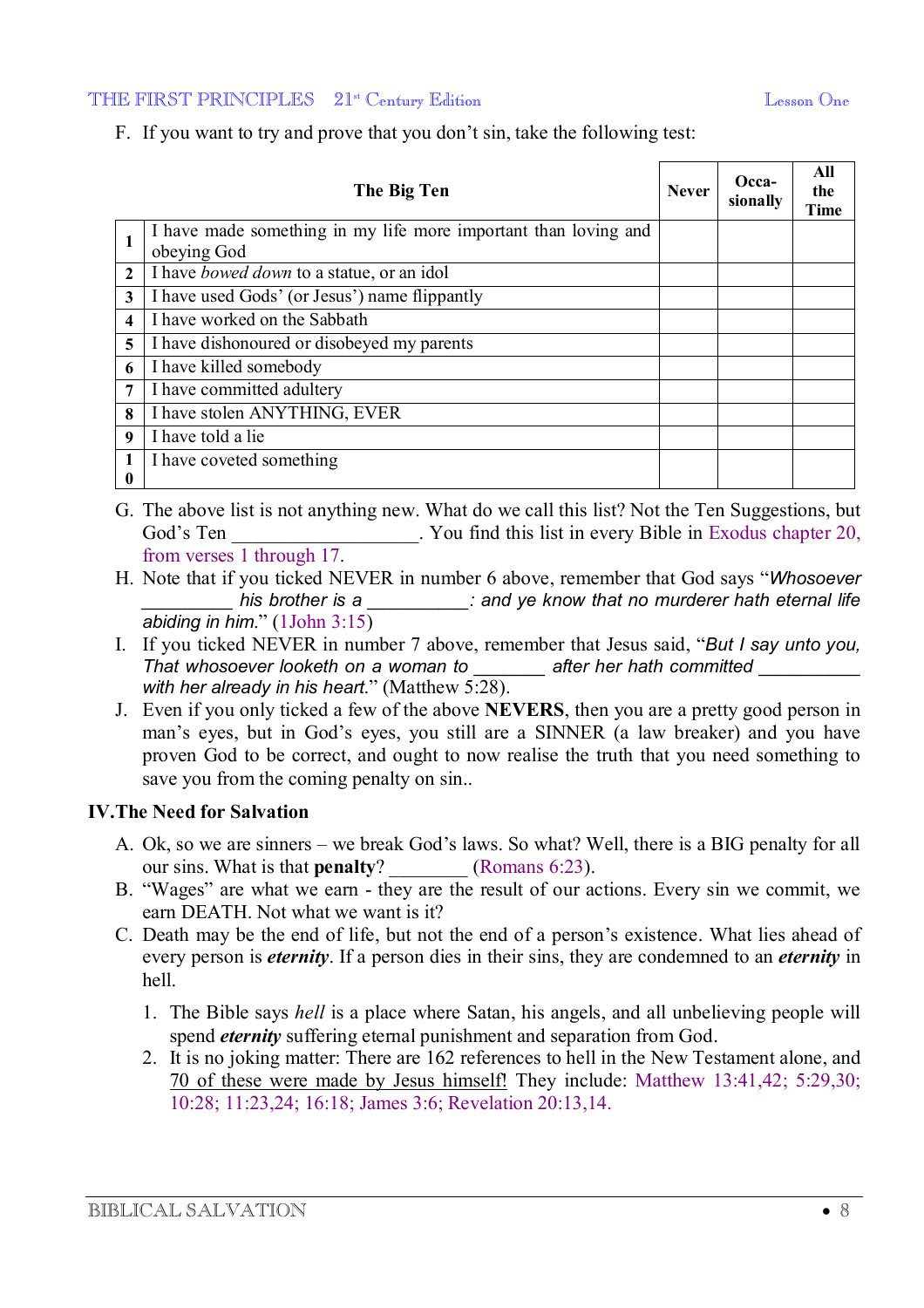D. **But WHY did God create Hell?** God created hell because He is a righteous and holy God and cannot allow *sin* in His Heaven. Since all men are sinners, *Jesus* came into the world to save man from hell's punishment by living a perfect sinless life, die a substitutionary death, be buried and then raised again by God. All this so sinners could receive the free gift of eternal \_\_\_\_\_\_ (Rom 6:23) and thus have free access to heaven. It is by Jesus' *finished work* on the cross that sinners such as you and I are allowed into Heaven. But those who do not accept Christ's gift and trust only in Him are destined to go to hell because they are still in their sins (John 3:18,36; 1 Cor 15:16,17).

## **V. The Way of Salvation is found in a Person, Not a Religion**

- A. What did God provide for us when His Son died?
	- 1. "\_\_\_\_\_\_\_\_\_\_\_\_ *life*" (John 3:16,17), instead of an eternity in hell!
	- 2. But to get it, we must be "*born* \_\_\_\_\_\_\_" (John 3:3,7).
	- 3. Read Romans 6:23 again. Thankfully, God doesn't just show us our condition, and abandon us – He offers us a free "\_\_\_\_\_\_\_\_\_\_." The "\_\_\_\_\_\_\_\_\_\_ of God" (which cannot be earned) is the opposite of the wages of our sin!
	- 4. Specifically, that free GIFT is called, "\_\_\_\_\_\_\_\_\_\_\_\_\_ *life*."
- B. It is given to us freely, requiring a *committed choice* on our part **to accept it**.
- C. It is provided FREE to you through the willingness of Jesus Christ to take your and my place in death and judgment on the cross! There is no other way to heaven than *through Jesus alone* (John 14:6)!
- D. Ephesians 2:8,9, says it is **impossible** for a sinner to save themselves from the penalty of their sin through *good works!*
	- 1. Notice it is "*not of \_\_\_\_\_\_\_\_\_, lest any man should boast*."
	- 2. Notice also that it is "*not by works of* \_\_\_\_\_\_\_\_\_\_\_\_\_\_\_…" (Titus 3:5)
	- 3. It is only obtained by surrender allow Jesus to do all the saving of your soul no longer trying to do all the right things to earn heaven. Stop working at being good, and accept what Jesus did for you in your place.
- E. **One great truth to appreciate** The theme of the Bible from start to finish is all about "*the* \_\_\_\_\_\_\_\_\_ *of God which taketh away the \_\_\_\_\_\_\_ of the world*" (John 1:29). **Jesus** is our sin-substitute so that we can be saved!

### **VI.Let's explore the** *two births* **the Bible talks about**

A. Our first birth is our **PHYSICAL** birth (read all of John 3:1-7):

- 1. The first birth is a **water** birth (John 3:5). It is not baptism. We start in water. Every human is born out of *a water sack* in the womb.
- 2. Your first birth comes from your *physical* parents. Their "flesh" produced your (John 3:6). It is only a human life – not eternal.
- 3. Take a look at the chart below. You are the box in the middle, between the physical world around us, and God.
	- a. Your body is what God gave you to interact with this world
	- b. Your spirit is what God gave you to interact with Him
	- c. Your soul is the real you the part that feels, and wishes, and dreams, and chooses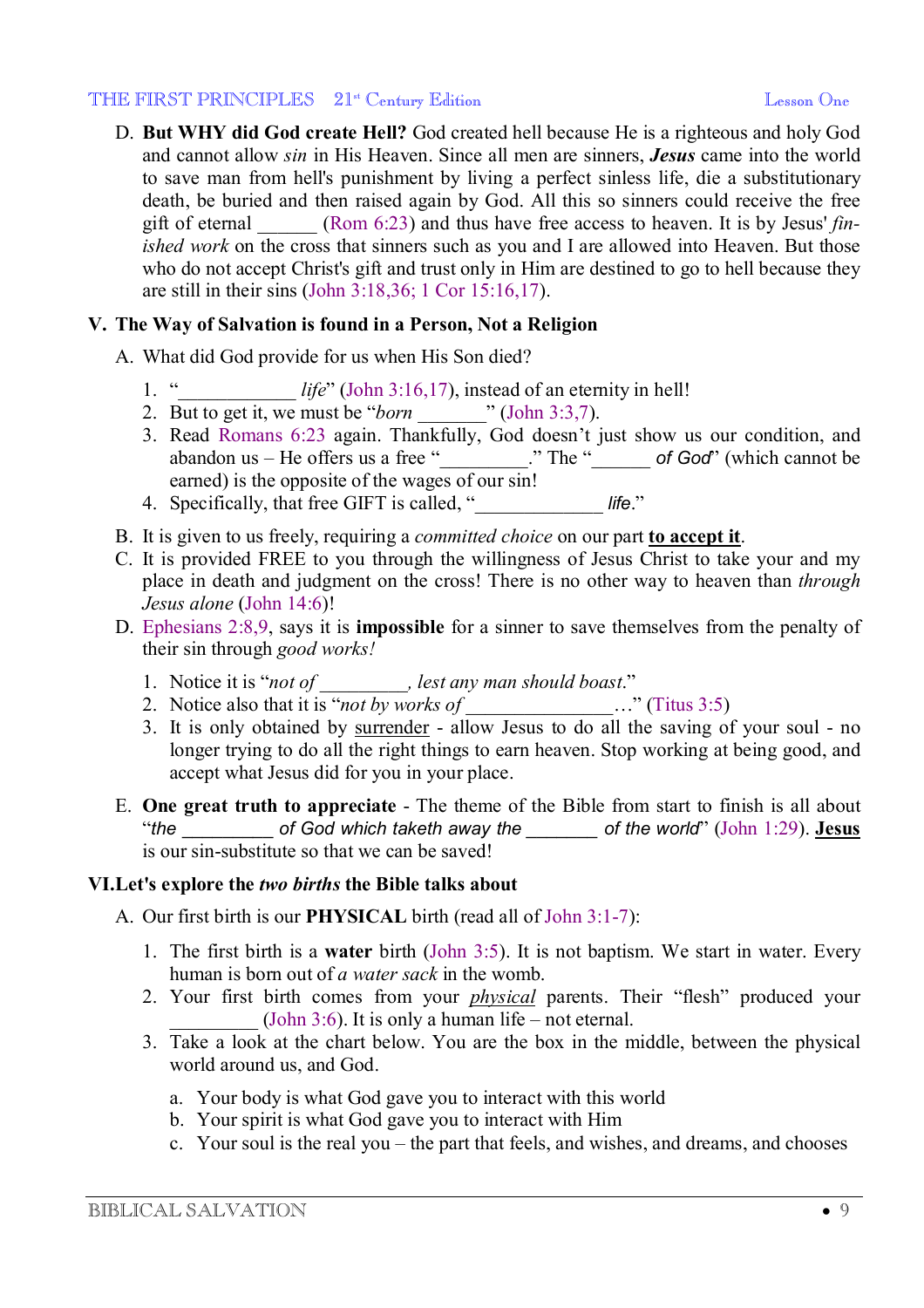- 4. The real you (your soul) is in the centre using your body to interact with, and relate to this world. Your soul uses your spirit to interact with God.
- 5. We are spiritual beings as much as we are physical beings.



- 6. What is the Soul?
	- a. The soul is part of the trinity of man (1Thes 5:23). Each part is vital, but Jesus said the soul is the most important (Mt 16:26)
	- b. It is called the *hidden* or the *inner man* (1Pet 3:3,4; 2Cor 4:16-18)
	- c. The soul is the source of your emotions, your will, the ability to reason, and understand. It is your awareness of yourself.
	- d. In other words, your soul is **the real you** what you really are, what you think, how you feel, and why you feel that way.
	- e. It is separate from the body an immaterial, invisible part of you (2Cor 4:18).
- 7. Everything would be fine, except the part of you that is supposed to be able to communicate with God (your spirit) is DEAD. Sin by our first parents killed that part of us on the inside (Gen 2:17). The only way to *regenerate* the spirit is by being born again, but this time, on the inside!
- B. The second birth is your **SPIRITUAL** birth (John 3:5,6):
	- 1. This birth can only come from God. John 4:24 says that "*God* is a \_\_\_\_\_\_\_\_." He is not *flesh* like we humans are. According to John 3:6, His Spirit will produce in the life of a sinner if they would just fully believe on His Son, Jesus Christ (John 7:37-39)!
	- 2. The second birth involves trusting God's \_\_\_\_\_\_\_\_ to be **true** (1Peter 1:23). You *can* fully and completely trust the death of Jesus Christ to be your payment for your sin, **because** God said in His word you could, and that He would give you as a free gift, eternal salvation - eternal life!
	- 3. If you didn't have God's perfect word to trust, how could you know what to believe at all? Everyone's guess would be as good as another's.
- C. Therefore, there are only two "births" that a person can experience.
	- 1. The first birth gives only temporary life it came from temporary parents. It ends in death because of sin (Rom 5:12).
	- 2. The second birth is only experienced by a person who turns to Christ for **salvation** from sin. It *never ends* because it came from an eternal Parent.
	- 3. The first birth makes you physically a child of your parents. The second birth makes you spiritually and eternally a child of  $(John 1:11,12)$ .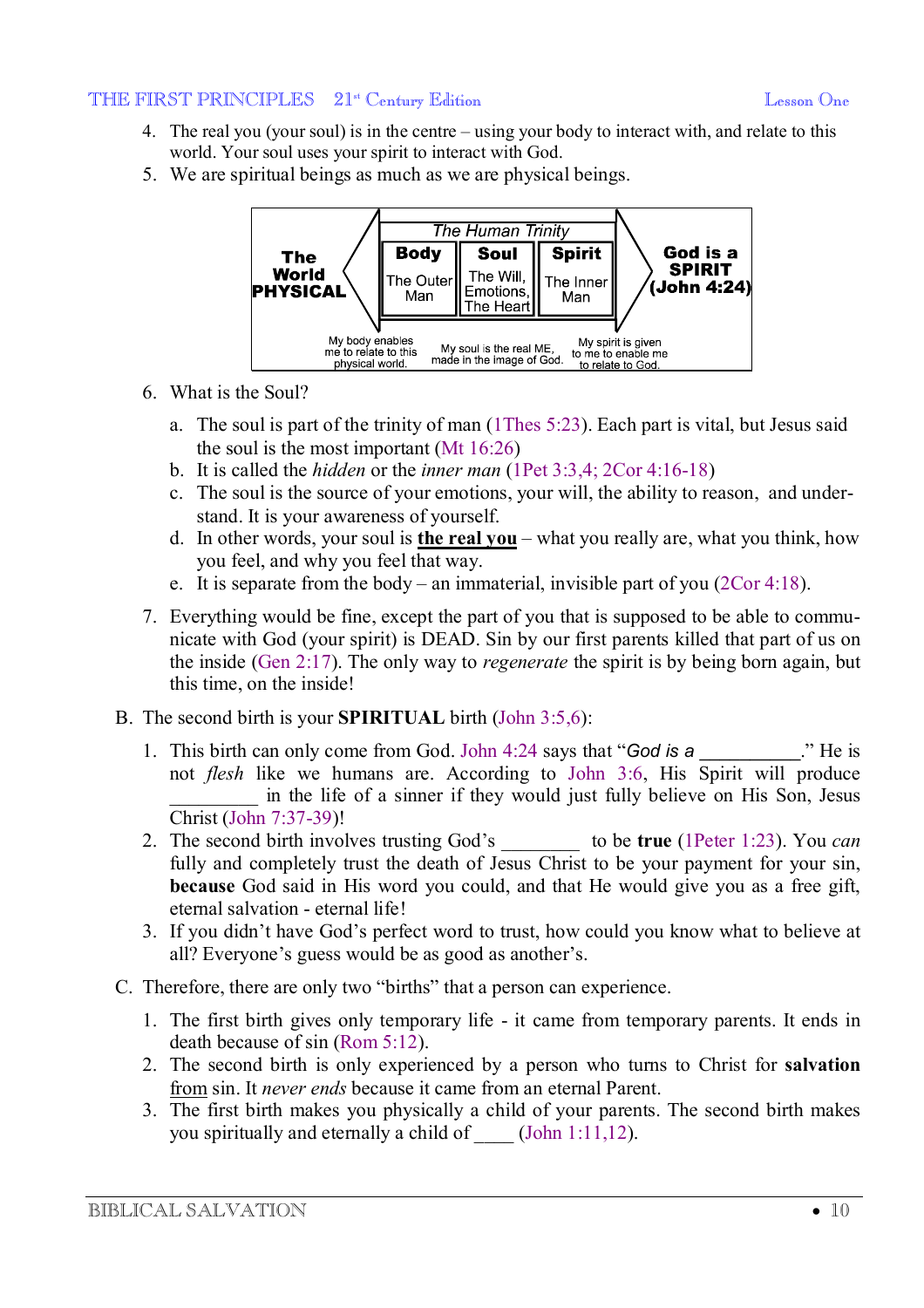- D. A person desperately needs Jesus Christ, because without Him, there is **no other \_\_\_\_\_\_\_** to God (John 14:6). Can't look to Allah, or Buddha, etc!
	- 1. It is SIN that \_\_\_\_\_\_\_\_\_\_\_\_\_\_ all of humanity from God (Isaiah 59:2).
	- 2. If a person dies without having their sin paid-off by faith in what Jesus Christ did on the cross, there is only one destiny for them (John 3:36; Matthew 23:33; Matthew 25:41; Revelation 20:10-15).
		- a. What is that destiny?
		- b. That's why God calls upon everyone everywhere to \_\_\_\_\_\_\_\_\_\_\_\_ (Acts 17:30) and be saved when? \_\_\_\_\_\_\_\_\_\_\_\_ (2 Corinthians 6:2)
- E. Salvation is NOT a "process" it is **instantly** given (Luke 18:9-14). There is always a process to the humbling of a person, but when they know they are lost, and in need of forgiveness, once salvation is asked for, it is instantly, and totally given as a free gift by God – because of Christ (Romans 6:23)!!!
- F. What must a person do in order to be saved from hell (born again)?
	- 1. \_\_\_\_\_\_\_\_\_\_\_\_\_\_ (Acts 20:20,21; 2 Peter 3:9). Repentance is a determined **choice** to turn away FROM sin, and turn TO Jesus Christ for salvation. It is being *very sorry* for your sin, and hating it! This is different from "*penance*" which is you trying to PAY for your sinfulness. You cannot do anything to pay for sins - **only Jesus can!**
	- 2. (John 1:11,12; John 5:24; Acts 16:30,31).
		- a. What does it mean to "*believe on Jesus?*"
			- 1) Not just agree with the Bible with our head (even "*the devils also \_\_\_\_\_\_\_\_\_\_\_, and tremble*"; James 2:19)
			- 2) But to understand from the heart that the only payment that God will accept for your sins is the death of Jesus Christ in your place (1 John 2:1,2; 5:4,5).
			- 3) To accept His payment for your sins is when you allow Him to come into your heart and save you FROM your sins!
		- b. The word "**propitiation**" in 1 John 2:2, means "*full payment*." God had to do more than just "forgive" sins, He had to completely pay-off all the broken laws that had mounted up against us, and that is what Jesus' death did - it paid *in full* all our sin debt!
- G. Read carefully Romans 10:13,17. Can you be **sure** Christ will save you if you ask Him to do so? **Yes,** or **No**
	- 1. Would you agree that if *God said it - that should settle it?* Then believe it! That is all Jesus asks of us – just believe with all our heart!
	- 2. Faith is "*confidence*" in God's promise, that He will never lie to you! He promises in His word over and over that He can and will save you!

Have you ever asked the Lord Jesus to **save** you from your sin and make you a child of God? \_\_\_\_\_\_\_\_. *When* was that? \_\_\_\_\_\_\_\_\_\_\_. **If you have not, will you ask Him, even now?** (Revelation 3:20) **Yes,** or **No**. He stands at the door of your heart, knocking, and waiting. The handle is on YOUR side of the door. Open it, and let Him in! THAT's when you become BORN AGAIN.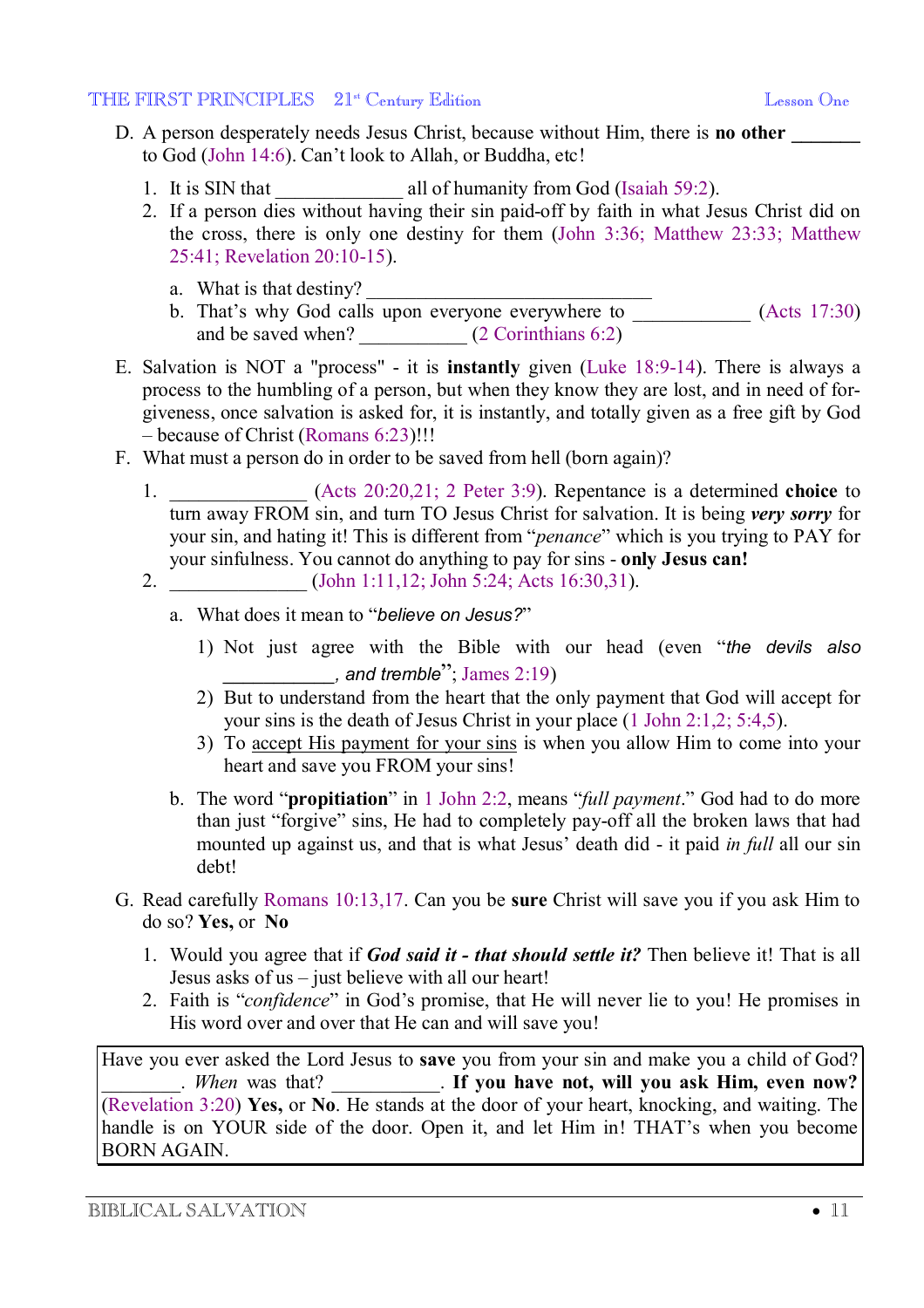### VII. **The Four 'R's of Salvation** - Learn these well!

- A. **Realize** you are a sinner, and without the necessary righteousness to earn your entrance into heaven (Romans 3:23). None of us are good enough to go as we are! We have to be *changed* from condemned to forgiven. Again, remember that God's law proves that we sin, and proves that we are in eternal trouble with God because of our sin!
- B. **Recognize** that you cannot save yourself, and that you need God's specific intervention (Titus 3:5). None of us have the ability to pay off our sins, no matter how much we try! No one can ever be "good enough!"
- C. **Repent** of your old life, and all the sin that filled it (become disgusted with your sin and flee from it to God), and give all that you are to the One who loves you and gave Himself for you on the cross (2 Corinthians 7:10). You can't truly repent unless you see yourself as a sinner separated from God by your own sin, and realize the only eternity for you is in hell (John 3:36).

Once you have repented, you are then empty, and ready to…

D. **Receive** the free gift of eternal life from God by *faith*, asking in prayer for God to save you because of Jesus (Ephesians 2:8,9; Romans 10:13)! You need to ask *specifically* to be saved - don't be vague or shy with God! And remember: you can ask simply because Jesus Christ paid for it, for you!

Nothing could be simpler, and yet eternity hangs in the balance!

## **VIII.The Completion of A Person's Salvation**

- A. Is salvation ever dependent upon our ability to live *perfect* and *holy* lives? (see Galatians 3:11) **Yes** or **No**? Remember, salvation is NOT a "continual" process, but rather **a onetime event**, that changes your destiny forever! Just like your first birth was a one time event, so also is your second birth!
- B. Who is it that *intercedes* (helps us) with God on behalf of a Christian who yields to temptation in a time of weakness? (1 John 2:1,2) Even a Christian can sin. A Christian is not perfect, only forgiven.
- C. We therefore can **never** *lose* our salvation once we have been born again! (Romans 8:37- 39; John 10:27-29; Jude 24).
- D. Let's examine why not!
	- 1. Because we have been **Adopted** into God's family taken from being condemned sinners, and made into *children of God*, and heirs of everything that God has (Romans 8:15-17)! We are in God's *family* now!
	- 2. Because we are **Forgiven all** our sins (past, present and future) were paid-for completely at the cross by Jesus Christ! There is NO further payment necessary for us to pay (Ephesians 1:7; Acts 26:18)!
	- 3. Because we have been **Justified** we *exchange* our sinfulness for the righteousness of Jesus Christ (Acts 13:38,39; 2 Corinthians 5:21)!!!

### **IX.Dealing With Sin Once You Are Already Saved**

- A. Can a Christian be happy while *disobeying* God? **Yes** or **No**?
	- 1. Notice how it will affect us (Psalm 32:2-5) When you keep silent about your sin (**Iniquity** is another word for sin):